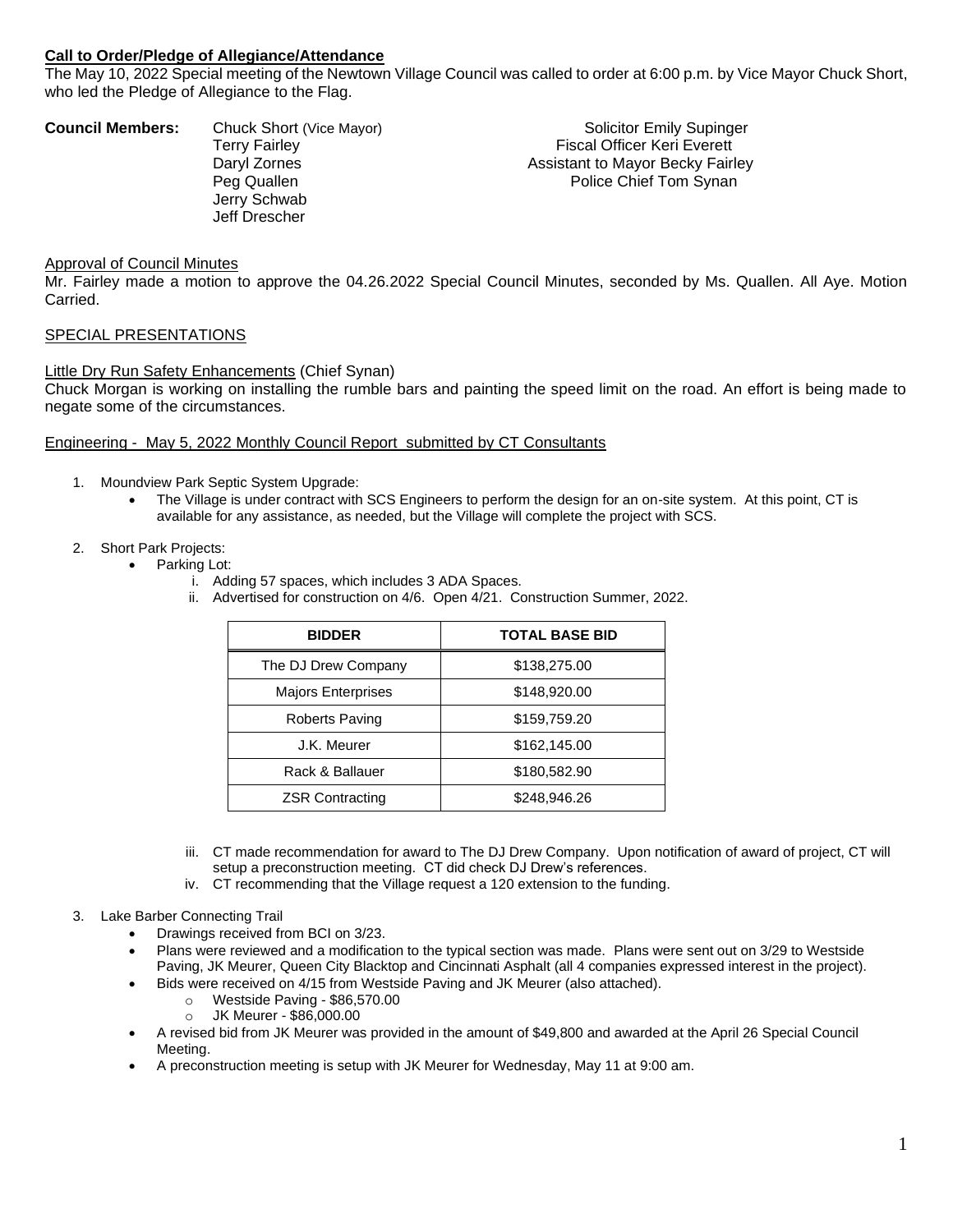- 4. 2022 Paving Improvements:
	- It is CT's understanding that the Village will be paving:
		- i. Municipal Center Parking Lot
		- ii. Police Department Parking Lot
		- iii. Fire Department Parking Lot
		- iv. Lake Barber Trail Sections
		- v. Short Park Upper Parking Lot
	- CT will provide a proposal to provide surveying and engineering services for the paving of the Municipal Center Parking Lot and the Police Department Parking Lot.
- 5. 2022 OPWC Applications:
	- OPWC applications will be due in September, 2022. CT will setup a meeting in May to review potential submissions.

6. McCullough's Run

- We believe that the next steps should include:
	- i. Coordination meeting in April with a geotechnical engineer and specialty contractor to review options.
		- 1. Pile driven wall
		- 2. Green wall
		- 3. Vegetated slope
		- 4. Modular block wall
		- 5. Consider safety of drainage channel and concern if someone is in the channel.
	- ii. Review meeting with Village Attorney to understand the Village rights and responsibilities in the drainage channel.
- 7. Fence along SR 32 CT to provide fencing options for the back of sidewalk on SR 32.
- 8. Eastern Corridor ODOT
	- CT to hold on review and funding until ODOT has completed their recommendations.

# PUBLIC COMMENTS: None

# MAYOR AND COUNCIL MEMBER REPORTS:

Mayor's Report (Vice Mayor Chuck Short)

Heroes on the Water – Lake Barber Event will take place Saturday, May  $28<sup>th</sup>$  – event is for those with PTSD – all are welcome!

Memorial Day Parade: Parade resumes Monday, May 30<sup>th</sup>, 2022 at 10am – first since COVID-19 shut down community events! All are welcome – event is no charge – contact Chuck Short for more details [\(cshort@newtownohio.gov\)](mailto:cshort@newtownohio.gov).

Building/Zoning Commissioner: Mr. Stoker is leaving his position 10/31/2022 and will try to assist with finding a replacement.

Lake Barber Water Samples: Samples will be taken 5/17/22 by Pace. Results will be reported once received.

Council Members Report:

# Planning Commission Update: (Mr. Schwab)

Planning Commission met on 4/28/2022 to discuss Short Park 3623 Church Street – Planning Commission unanimously approved a site plan approval for the redevelopment of the west parking lot for Short Park. Property is zoned A (Agriculture). A grant from ODNR will be utilized.

# 2022 Budget First Quarter Budget Status (Mr. Fairley)

Revenues are 10% above previously projected – Village departments expenditures are down with increased revenues. Income Tax Collections are currently above the previous 9-year history collections. A recent Audit took place; the Village was asked to present a monthly report to Council. In the past, a quarter report was presented.

# **Mr. Fairley made a motion to pass the 2022 First Quarter Budget Report, submitted by Fiscal Officer Everett. Ms. Quallen seconded the motion. All Aye. Motion Carried.**

# Village Corporation Sign Replacement (Mr. Short)

The current Corp signs are 12 years old and in need of replacing. The Village has done business with Frontier Signs in the past and received quality products. A resolution will be presented later in the meeting.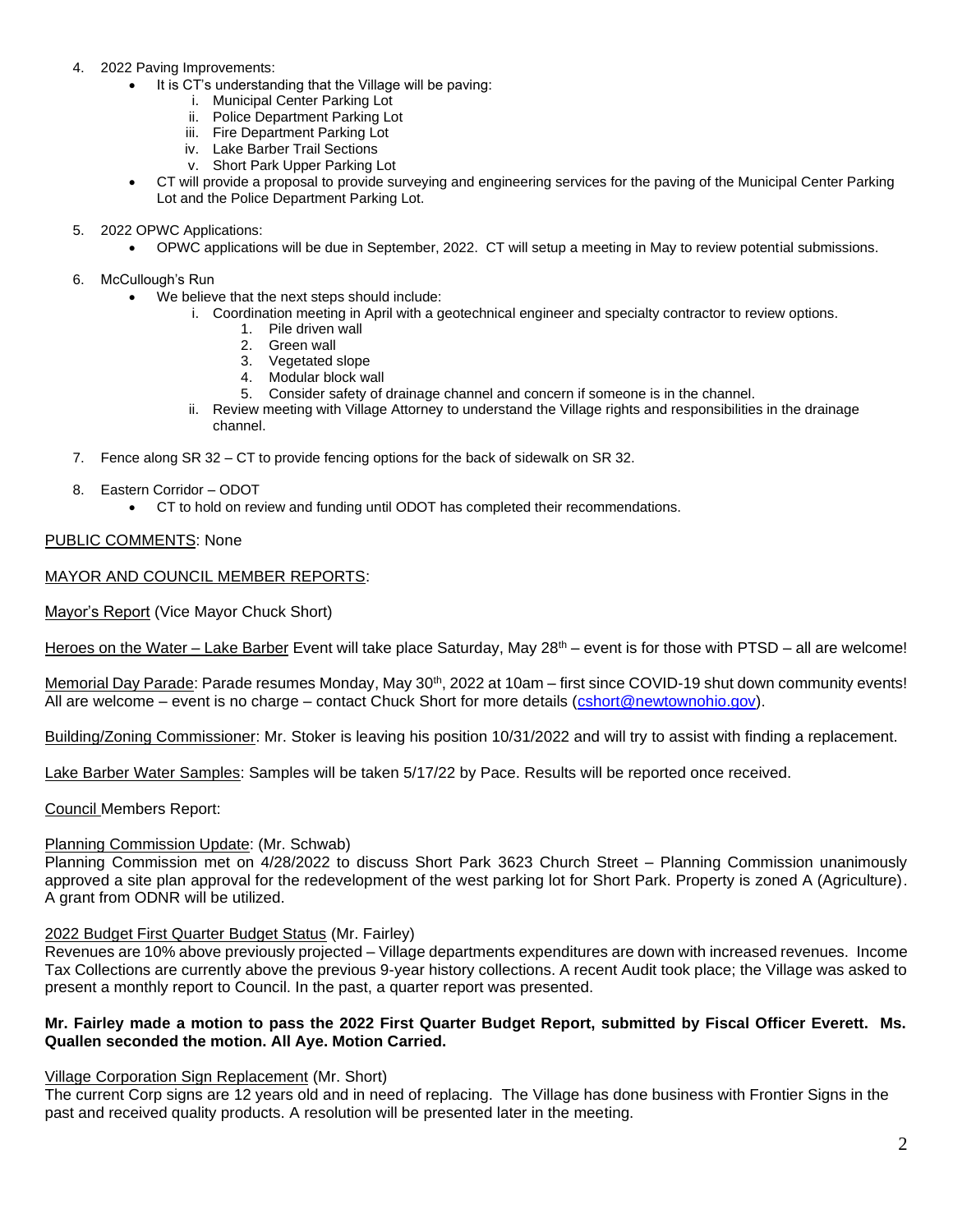Maintenance Department – Part-time Employee

Supervisor Chuck Morgan has extended a conditional offer of part-time employment to Jon Wells as a part-time maintenance tech. Mr. Wells previously worked seasonal at Deer Park.

# **Mr. Short made a motion to hire Jon Wells as a part-time maintenance tech; offer conditional upon background and medical testing. Mr. Zornes seconded the motion. All Aye. Motion Carried.**

Solicitor's Report: Nothing to report.

**LEGISLATION** 

First Reading of An Ordinance, Chickens and Rabbits

**Mr. Short read the Second Reading of AN ORDINANCE AUTHORIZING/REGULATING THE KEEPING OF CHICKENS & RABBITS IN RESIDENTIAL AREAS.** Final Reading will take place 6/14/2022.

Third and Final Reading - Ordinance Approving Zone Change (6616 Main Street)

**Mr. Schwab made a motion to have the third and Final reading of ORDINANCE NO. 11-2022 APPROVING A ZONE CHANGE FOR PROPERTY LOCATED AT 6616 MAIN STREET IN THE VILLAGE OF NEWTOWN. Mr. Zornes seconded the motion. Roll Call: Mr. Schwab-Yes, Ms. Quallen-Yes, Mr. Fairley-Yes, Mr. Drescher-Yes, Mr. Zornes-Yes, Mr. Short-Yes. Motion Carried.**

# Resolution, Contract w/Debra-Kuempel

At the April 26, 2022 Special Council Meeting, Council authorized the replacement of the HVAC in an amount not to exceed \$50,000.

**Mr. Zornes made a motion to suspend the rules, Ms. Quallen seconded the motion. Motion Carried.**

**Mr. Zornes made a motion to adopt RESOLUTION NO. 23-2022 A RESOLUTION APPROVING A CONTRACT WITH DEBRA-KUEMPEL FOR THE REPLACEMENT OF THE HVAC UNIT AT THE FIREHOUSE IN THE VILLAGE OF NEWTOWN. Mr. Drescher seconded the motion. Roll Call: Mr. Schwab-Yes, Ms. Quallen-Yes, Mr. Fairley-Yes, Mr. Drescher-Yes, Mr. Zornes-Yes, Mr. Short-Yes. Motion Carried.**

Resolution Approving a Contract w/DJ Drew Company - Short Park Parking Lot The DJ Drew Company submitted the lowest and best bid for the Short Park Parking Lot Project – amount of \$138,275.00.

**Mr. Fairley made a motion to suspend the rules, seconded by Ms. Quallen. Motion Carried.**

**Mr. Short made a motion to adopt RESOLUTION NO. 24-2022 A RESOLUTION APPROVING A CONTRACT WITH THE DJ DREW COMPANY FOR THE SHORT PARK PARKING LOT PROJECT IN THE VILLAGE OF NEWTOWN. Mr. Zornes seconded the motion. Roll Call: Mr. Schwab-Yes, Ms. Quallen-Yes, Mr. Fairley-Yes, Mr. Drescher-Yes, Mr. Zornes-Yes, Mr. Short-Yes. Motion Carried.**

# Resolution, Natural Gas Aggregation Agreement

The Village has engaged Energy Alliances, Inc. as a consultant on its natural gas aggregation program.

# **Mr. Zornes made a motion to suspend the rules, seconded by Mr. Fairley. Motion Carried.**

**Mr. Short made a motion to adopt RESOLUTION NO. 25-2022 A RESOLUTION APPROVING A NATURAL GAS AGGREGATION AGREEMENT WITH A SUPPLIER RECOMMENDED BY ENERGY ALLIANCES, INC., Mr. Fairley seconded the motion. Roll Call: Mr. Schwab-Yes, Ms. Quallen-Yes, Mr. Fairley-Yes, Mr. Drescher-Yes, Mr. Zornes-Yes, Mr. Short-Yes. Motion Carried.**

# Resolution, ODNR NatureWorks Grant

The State of Ohio through the Ohio Department of Natural Resources, administers financial assistance for public recreation purposes, through the State of Ohio NatureWorks grant program.

**Mr. Fairley made a motion to suspend the rules, seconded by Mr. Zornes . Motion Carried.**